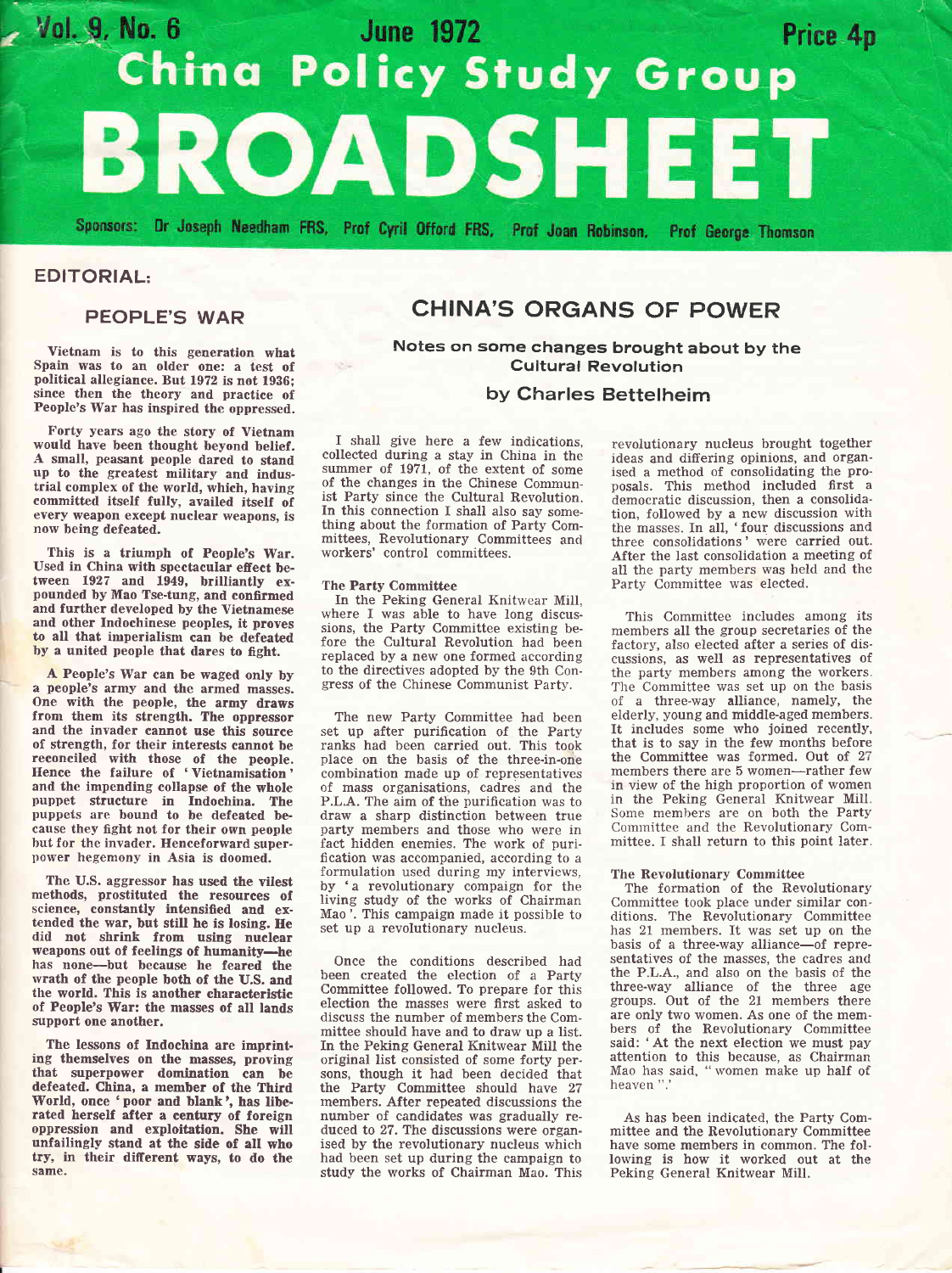Here the principal members of the Party Committee are also the principal members of the Revolutionary Committee. For example, the vice-chairman of the Revolutionary Committee is also vice-secretary of the Party Committee. The secretary of the Party Committee is at the same time chairman of the Revolutionary Committee. The assistant secretary of the Party Committee is vice-chairman of the Revolutionary Committee. There are also vice-chairmen of the Revolutionary Committee who are not assistant secretaries of the Party Committee and, furthermore, not all the members of the Revolutionary Committee take part in the work of the Party Committee.

#### Workers' Control Groups

The workers' control groups constitute one of the forms of mass organisation. The members of these groups are elected. In this instance, the management team does not concern itself with the elections. It is concerned only with laying down directives for the formation of the workers' control groups, whereas the masses organise the election by means of a democratic centralisation of proposals which result, after a series of discussions, in a list of candidates.

#### Mass Participation in Discussions

The masses take part directly in discussions through general meetings of the different workshops or, more often, to allow more detailed discussion, meetings of shifts or still smaller groups. As was emphasised, the discussion is better when the group is not too large.

These different meetings allow the ideas and opinions of the workers to be brought out. At these meetings the different organs, or the representatives and the leading cadres, submit reports for discussion and decision. According to one of the members of the Revolutionary Committee: 'Leading cadres must not be asked to take decisions by themselves, if they do, even new cadres may take the old way.'

#### The Extent of the Changes

The examination of all the changes brought about in the organs of power by the Cultural Revolution raises very big problems, which I cannot deal with here. The suggestions that I shall make are based essentially on the various discussions I had and, in particular, a discussion on 5 September, 1971 with leading members of the Shanghai Revolutionary Committee.

During this discussion I was given some figures about the Shanghai municipality, that is to say, an urban and rural area of about 8 million people. These figures are concerned mainly with changes in the Party at the factory management level. They are based on enquiries at 1,119 factories.

These enquiries bring out the fact that following the consolidation of the party ranks, out of 4,532 leading members of Party Committees in these factories, only 37 per cent are former leading members, while 63 per cent are new.

Such a renewal of the Party Committees does not mean that those who have been dropped were considered bad elements; most of them have taken up other posts and their disappearance from the Party Committee is due partly to the Committee's own desire for renewal, thanks to the entry of young militants.

In Shanghai, I was told, the strictly bad elements made up only 1.2 per cent of the former members of Party Committees. These bad elements have been either expelled or, if they had not committed serious offences, persuaded to withdraw because of their unsuitability to be Party members. Most of the new members of Party Committees are, moreover, workers who have been Party members for a relatively long time. It was emphasised that before the Cultural Revolution there were few workers on the Party Committees.

According to these figures the young members of Party Committees (that is to say, those younger than 30, who joined

during the Cultural Revolution) make up  $10$  per cent of the members of the Party Committees in these factories.

In Shanghai, as elsewhere, the setting up of three-in-one Revolutionary Committees has caused another radical change in the make-up of the organs of power. In fact such Committees, bringing together cadres, representatives of the masses and representatives of the P.L.A., did not exist before the Cultural Revolution. In Shanghai, 40 per cent of the members of Revolutionary Committees are experienced cadres, while the remaining 60 per cent are new cadres coming from the working masses and the masses in general. It was explained that in factories 70 per cent of the members of Party Committees are at the same time mernbers of Revolutionary Committees and that, on the other hand, 49 per cent of the members of Revolutionary Committees are party members.

The foregoing information shows up certain important points:

- 1. At Party Committee level, expulsions or withdrawals from the Chinese Communist Party were very fev;.
- 2. The make-up of Party Committees has been profoundly affected, in so far as 63 per cent of leading members of these Committees are new leaders.
- 3. In the Revolutionary Committees 60 per cent of the members are new cadres coming from the working class and the masses.

In fact the actual changes that have taken place in the organs of power are more profound than any figures can show. Further' more, some of those who still remain members of different organs of power did not previously follow the sarne political line as they do today. A not unimportant proportion of those at present still holding leading positions were the subiect of mass criticism. This led them to criticise themselves and to remould their world outlook. One should remember that the criticisms directed at the former leaders by the masses were not intended necessarily to remove them but to help thern remould their ideology. Here, as elsewhere, Mao Tse-tung's directive was borne in mind: 'In building socialist society, everyone should be remoulded'. Such a demand applies equally to young cadres and veterans.

This last emphasises a decisive faet, namely that from the political and ideological point of view the Cultural Revolution has brought about radical changes in the organs of power by, on the one hand, bringing in new blood and, on the other, breathing new revolutionary spirit into former leading cadres.

> $\ast$  $\ast$  $\ast$

Professor Bettelheim has supplied the following definitions of terms used in his article.

The Party Committee, at factory level, is one of the basic units of the Chinese Communist Party. One of its essential tasks is to ensure the ideological and political direction of the factory by applying concretely the general line of the C.P.C. and by watching over the way in which the political and economic directives of the Party are respected. Another essential task of the Party Cornmittee is to take part in the collection by the C.P.C. of the correct ideas and initiatives of the masses.

The Revolutionary Committee of a factory is the leading organ of the factory. In particular, it draws up, with the masses, the factory's production plan and checks on its fulfilment; it represents the factory in its relations with other economic and administrative bodies.

Workers' Control Groups operate within the factory at the level of the workshop or part of a workshop. At this level these groups have duties similar to those of the factory Revolutionary Committee. They therefore act as links between the Revolu' tionary Committee and the masses, with whom they are in constant contact.

The Party Committee and the Revolutionary Committee make up what is called the management team of the factory'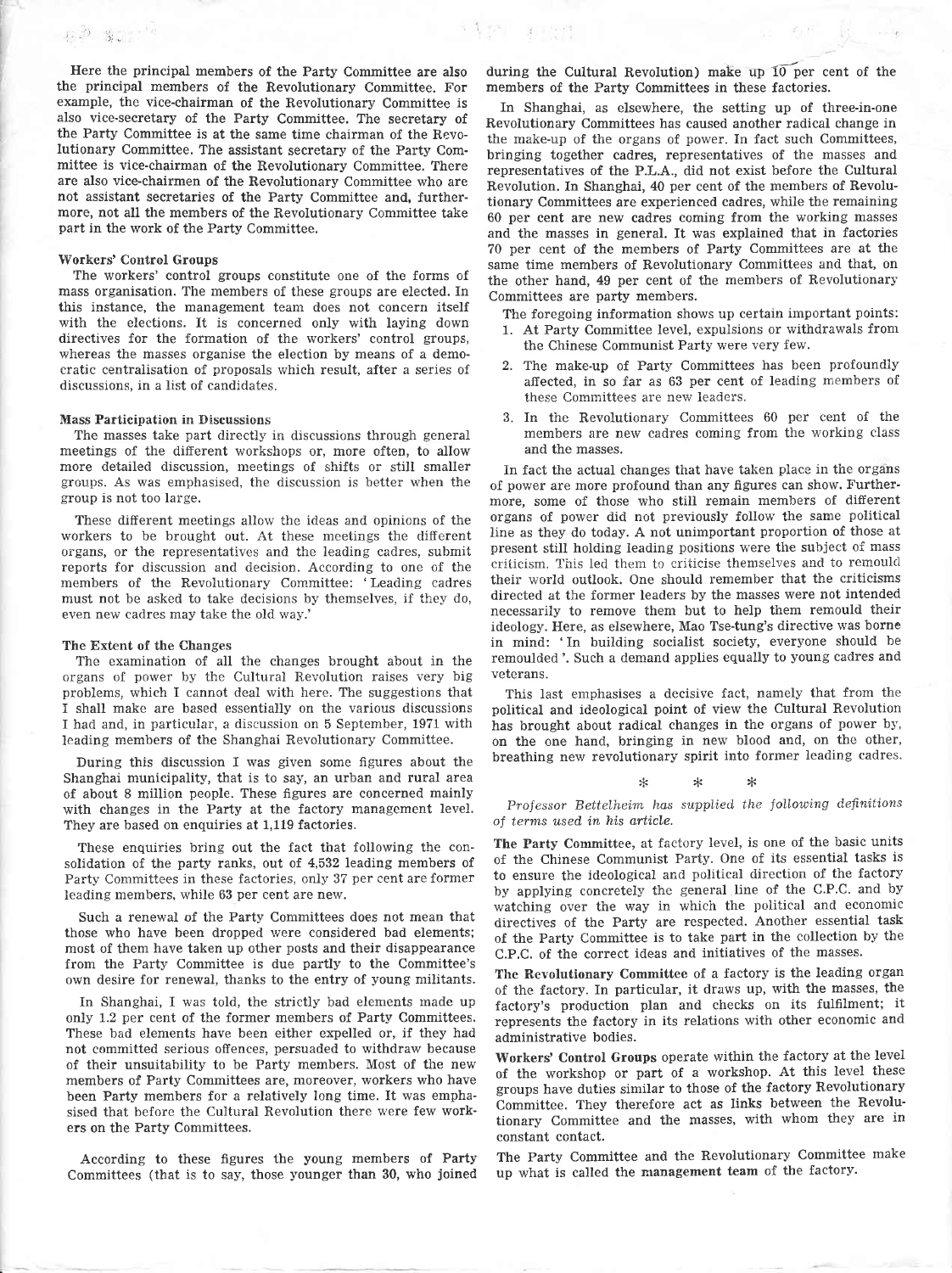# THE MEANING OF YENAN

The Yenan Way in Revolutionary China, by Mark Selden, Harvard University Press, 1971, \$10.00; Oxford University Press, London, 1972, £4.75.

The amount of published research on China is perhaps greater than that on any other country. Leaving out the writings of authors who are openly hostile, serious works are mostly academic, tend. ing to be both abstruse and highly individualistic, intended for fellow academics with similar interests. Few enlighten or give pleasure to the keen general reader.

Now and then a book on China that does this appears, usually by an Ameri can scholar. Then it is like finding a piece of jade in a mass of rubble: the delight is deep, absorbing and sustained.

Mark Selden understands that ' China'<br>is not an abstraction but the country of the Chinese people, mostly peasants. These people, who formerly lived under 'the shackles of oppression, poverty and fear', developed from Robin Hood banditry into full-scale revolutionaries who defeated the far superior military might of the Japanese invaders and of Chiang Kai-shek's armies, financed, trained and equipped by the United States.

Selden shows how the strategy and tactics of People's War as developed by gles against warlord oppression, 'extermination' (i.e. anti-communist) cam-<br>paigns and Japanese aggression, and also in the work of construction since 1949, and in the Cultural Revolution. The main feature of this long history, the author holds, is popular participation nurtured on egalitarian values. He vividly portrays the Chinese peasants-once fatalistic, hopeless, lacking in discipline, yet becoming fearless and dynamic when organised by the revolutionary young people into peasant associations and partisan guerilla units. We see them as real people at different stages of their development.

This book is notable in that the whole struggie-against social oppression, economic exploitation and Japanese aggression, or for socialist construction-is understood as a tremendous effort to create a new way of life, new man in a new society. All the threads, whether in the political, agricultural or edueational field, are shown as organically connected.

The title, The Yenan Way, is evocative. In 1916 British Consul Erich Teichman reported:

The north of Shensi . . . was at the time of our visit in the hands of organised troops of brigands of a semi political charaeter, robbers one day, rebels the next, and perhaps successful revolutionaries the next . . . What with the ravages of brigands and the natural infertility of the soil, the few inhabitants were poor to the verge of starvation. Yenan seems to be the centre of the most desolate area, by far the poorest region I have traversed in China outside the actual deserts.

And Edgar Snow wrote in Red Star Over China that North Shensi was one of the poorest parts of China he had seen.

Selden gives a detailed picture of the Shensi-Kansu-Ninghsia Border Region, of which Yenan was the centre, from the twenties onwards. Then the peasants, at the end of their tether, took to the hilts with deserters from warlord armies and members of secret societies, brought together by their common desperation. In time they were joined and led by a few students with a grounding in Marxism and revolution. fn the course of struggle and organisation, leaders emerged, mostly young peasants and a few educated young people from the towns. One of them, Liu Chih-tan, killed in battle against Chiang's troops in 1936. became known as a national hero after liberation.

After the arrival in 1935 at the end of the Long March of Mao Tse-tung and other leaders, Yenan became the revolutionary centre to which thousands upon thousands of young people, often in disguise, flocked from all over China. They slipped through the Nationalist blockade and the Japanese lines, to receive training as revolutionaries. From here, during the years of resistance against Japan and the early part of the Liberation War, Mao Tse-tung led the People's War and the liberation struggle. Here he developed his theory of the Mass Line and wrote many of his most important works. Revolutionary base areas on the Yenan model were created behind the Japanese lines throughout China.

There is a popular tendency to identify Yenan with the period after the Long March. Selden's book is therefore especially valuable because he documents the history of the Northwest in general and north Shensi in particular before 1935. While Mao was organising the peasants in Hunan and Kiangsi provinces and establishing the Kiangsi Soviet in the years 1926-34, Liu Chih-tan and others were organising rebel peasants in north Shensi, particularly in the Land Revolution. The most significant common experience of the two movements is that leaders of both were from time to time attacked by the Party Central Committee sitting in Shanghai, remote and divorced from rural struggles. The names of some of the Committee leaders, such as Wang Ming (the most prominent member of the students returning from Russia, who has for many years, since going back there, specialised in anti-China propaganda) are familiar. The struggle with the Right conservatives and the ultra-Left, both expressions of opportunism, between bureaucracy at the top and local leadership in close contact with reality, runs through the whole history and will continue during the long period of socialism. It is therefore necessary to have repeated ideological campaigns for renewal of the revolutionary spirit. Selden refers frequently to the nature, scale, methods and values of the Cheng-Feng (Rectification) campaign launched by Mao in 1942. This was the first of a series of such movements, the latest and most thoroughgoing being the Cultural Revolution.

The problem of uniting different strata or classes for the purpose of fighting the common enemy, in the 'Yenan way', has special relevance today. As the revolution developed, Mao analysed the nature of the contradictions and pinpointed the main enemy at successive stages, whether warlords, Kuomintang (Nationalist) government, Japanese aggressors, or U.S. imperialism. According to the nature of the main enemy, the Chinese revolutionary movement at times united with rich peasants or even with some warlords and landlords, and always with educated young people from the upper classes or the professions who opposed foreign domination and exploitation. Negotiations were a necessary part of the tactics of People's War, always on condition that the initiative was retained, and that weapons were kept in the hands of the people.

In the United Front the dominant force remained the peasants, whether organised in peasant associations, as mili tia, or in the Red Army. The Communist Party led these organisations in Land Revolution and in production, ensuring the peasants' livelihood and slowly improving it under very hard conditions. One may note that similarly during the Cultural Revolution one of Chairman Mao's most important directives was to 'grasp revolution and promote production'.

Selden concludes:

As the bulwark of regular armies<br>and a nationwide guerrilla network behind Japanese lines, but also as the indispensable agent of change in the new society emerging at the grassroots level in the base areas, the peasantry emerged from the resistance at the centre of the movement for China's revolutionary transformation. The deep commitment to patterns of develop-ment predicated on the elimination of distinction between town and country, prosperous and poor, dynamic and stagnant, eloquently attests to the continued allegiance to the highest ideals of the Yenan way in revolutionary China.

As a microcosm of China, Yenan is also of concern to the whole of the Third World. Reading Selden's book one is constantly reminded of the situation of the hundreds of millions today, to whom the experience of China is compellingly relevant.

The writer of this review was in Yenan in August 1971. Thousands of former Red Guards from Peking were settling there, being re-edueated by working in communes and at the same time helping the peasants to raise their general educational and cultural level. The enthusiasm of these young people had to be seen to be believed; they are proud to be the first generation of 'educated' peasants. As Selden puts it 'Above all there was a sense of participation in an historic mission.'

This book brings the whole period to life and shows its organic connection with the present.